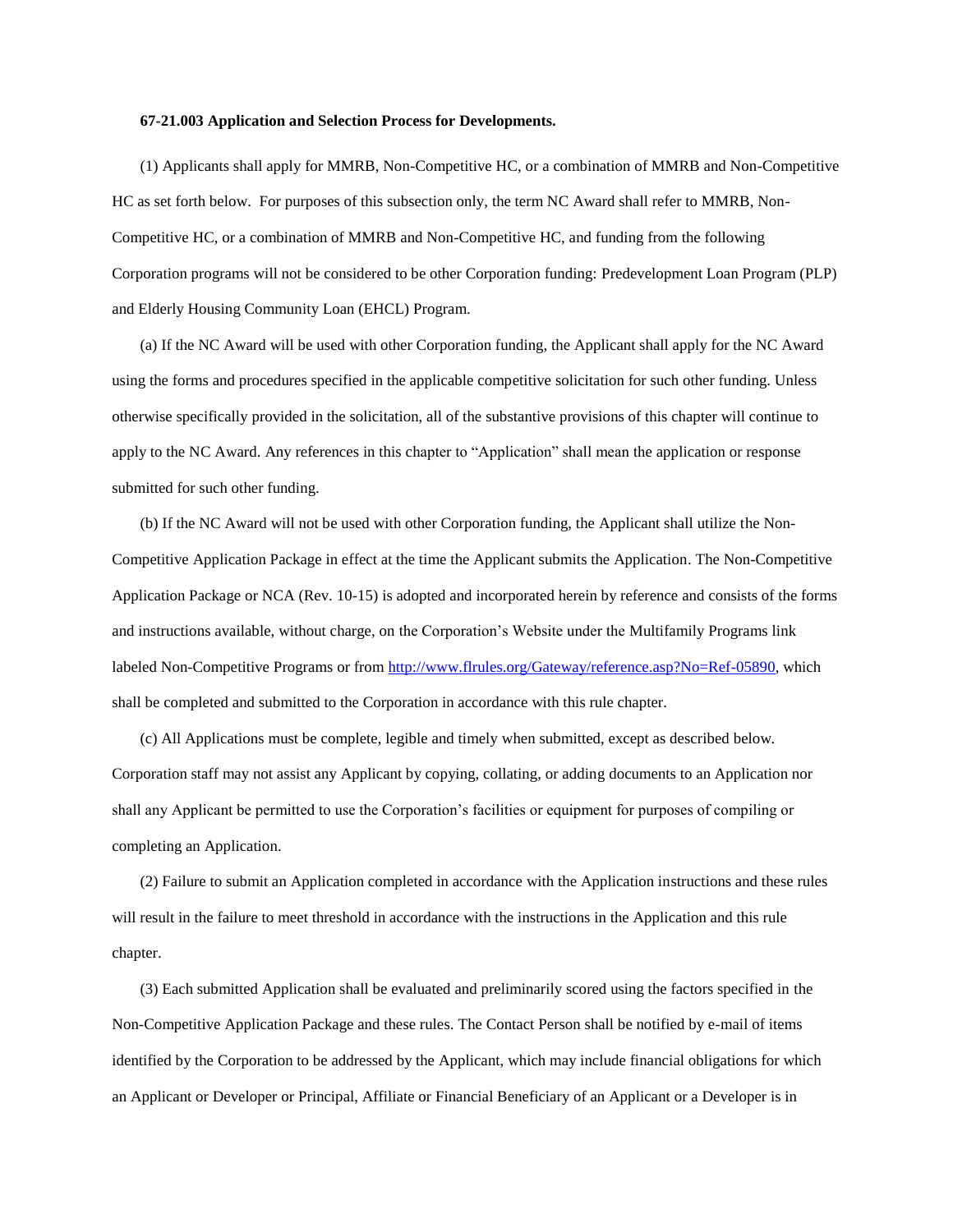arrears to the Corporation or any agent or assignee of the Corporation. For the Corporation to deem an Application complete, all arrearages must be satisfied.

(4) Each Applicant shall be allowed to cure its Application by submitting additional documentation, revised pages and such other information as the Applicant deems appropriate ("cures") to address the issues raised pursuant to subsection (3) above that could result in failure to meet threshold. A new form, page or exhibit provided to the Corporation prior to the time the Application is deemed complete shall be considered a replacement of that form, page or exhibit if such form, page or exhibit was previously submitted in the Applicant's Application. Documents executed by third parties must be submitted in their entirety, including all attachments and exhibits referenced therein, even if only a portion of the original document was revised. Where revised or additional information submitted by the Applicant creates an inconsistency with another item in that Application, the Applicant shall also be required to make such other changes as necessary to keep the Application consistent as revised.

(5) For Applications requesting MMRB only or MMRB and Non-Competitive HC, based on the availability of State Bond Allocation designated by the Board of Directors for multifamily housing, the Board of Directors shall designate Applications for funding and offer the opportunity to enter Credit Underwriting.

(6) If an Applicant or any Affiliate of an Applicant:

(a) Has engaged in fraudulent actions;

(b) Has materially misrepresented information to the Corporation regarding any past or present Application or Development;

- (c) Has been convicted of fraud, theft or misappropriation of funds;
- (d) Has been excluded from federal or Florida procurement programs; or
- (e) Has been convicted of a felony;

The Applicant and any of the Applicant's Affiliates will be ineligible for funding or allocation in any program administered by the Corporation for a period of up to two (2) years, which will begin from the date the Board of Directors makes such determination or from the date the Corporation initiates a legal proceeding under this part. Such determination shall be either pursuant to a proceeding conducted pursuant to Sections 120.569 and 120.57, F.S., or as a result of a finding by a court of competent jurisdiction. When the Corporation initiates a proceeding under this part, all pending transactions under any program administered by the Corporation involving the Applicant or its Affiliates shall be suspended until the conclusion of such a proceeding.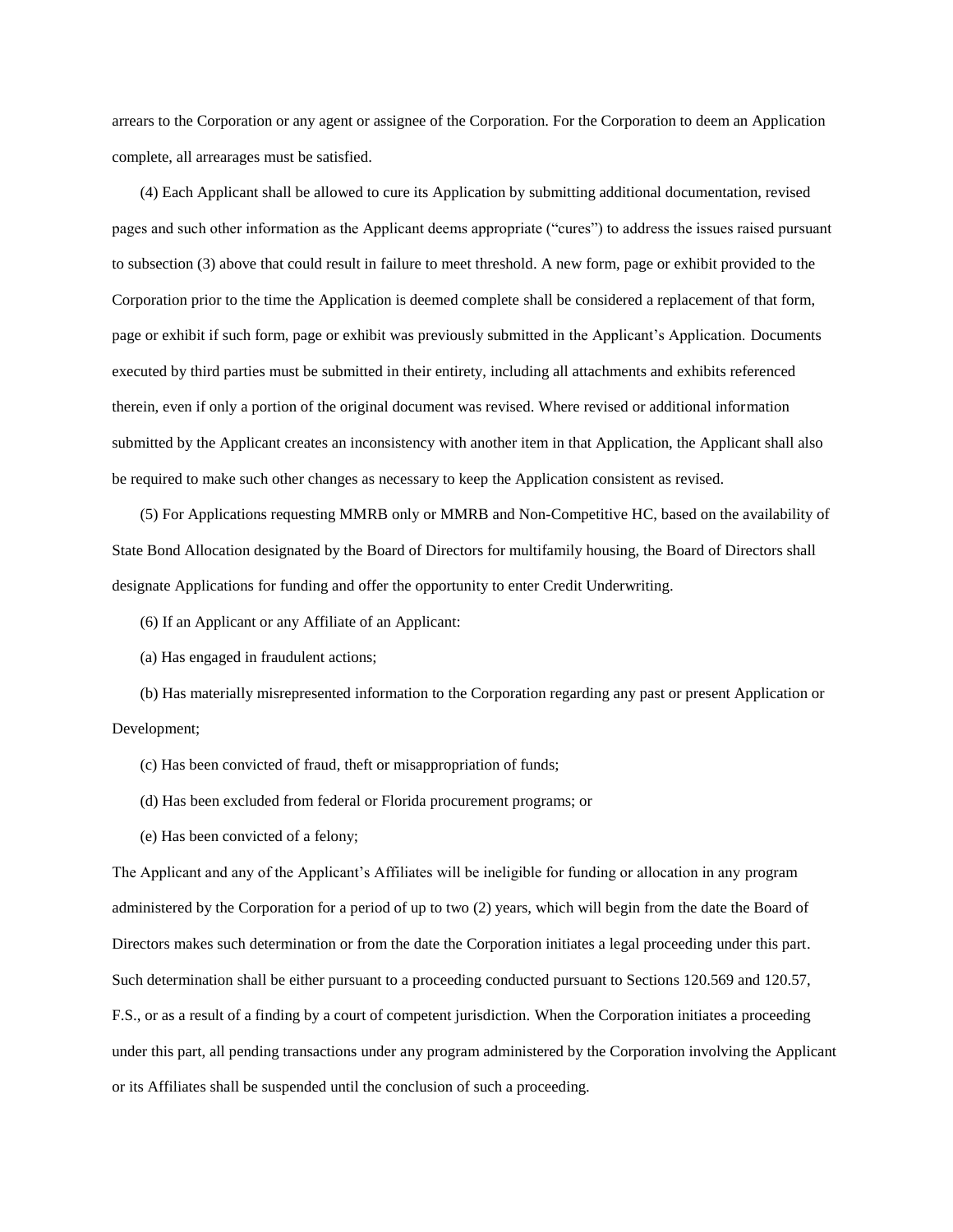(7) The Corporation shall reject an Application if, following the submission of the additional documentation, revised pages and other information as the Applicant deems appropriate as described in subsection (4) above:

(a) The Development is inconsistent with the purpose of the MMRB Program, the Housing Credit Program, or both, or does not conform to the Application requirements specified in this rule chapter;

(b) The Applicant fails to achieve the threshold requirements as detailed in these rules, the applicable Application and Application instructions;

(c) The Applicant fails to file all applicable Application pages and exhibits that are provided by the Corporation and adopted under this rule chapter;

(d) The Applicant fails to satisfy any arrearages described in subsection (3) above.

(8) Notwithstanding any other provision of these rules, there are certain items that must be included in the Application and cannot be revised, corrected or supplemented after the Application is deemed complete. Those items are as follows:

(a) Name of Applicant entity; notwithstanding the foregoing, the name of the Applicant entity may be changed only by written request of an Applicant to Corporation staff and approval of the Board after the Applicant has been invited to enter Credit Underwriting. With regard to said approval, the Board shall consider the facts and circumstances of each Applicant's request, inclusive of validity and consistency of Application documentation;

(b) Principals of each Developer, including all co-Developers; notwithstanding the foregoing, the Principals of the Developer(s) may be changed only by written request of an Applicant to Corporation staff and approval of the Board after the Applicant has been invited to enter Credit Underwriting. With regard to said approval, the Board shall consider the facts and circumstances of each Applicant's request, inclusive of validity and consistency of Application documentation;

- (c) Program(s) applied for;
- (d) Applicant applying as a Non-Profit or for-profit organization;

(e) Site for the Development; notwithstanding the foregoing, after the Applicant has been invited to enter Credit Underwriting and subject to written request of an Applicant to Corporation staff and approval of the Corporation, the site for the Development may be increased or decreased, provided the Development Location Point is on the site. With regard to said approval, the Corporation shall consider the facts and circumstances of each Applicant's request, inclusive of validity and consistency of Application documentation;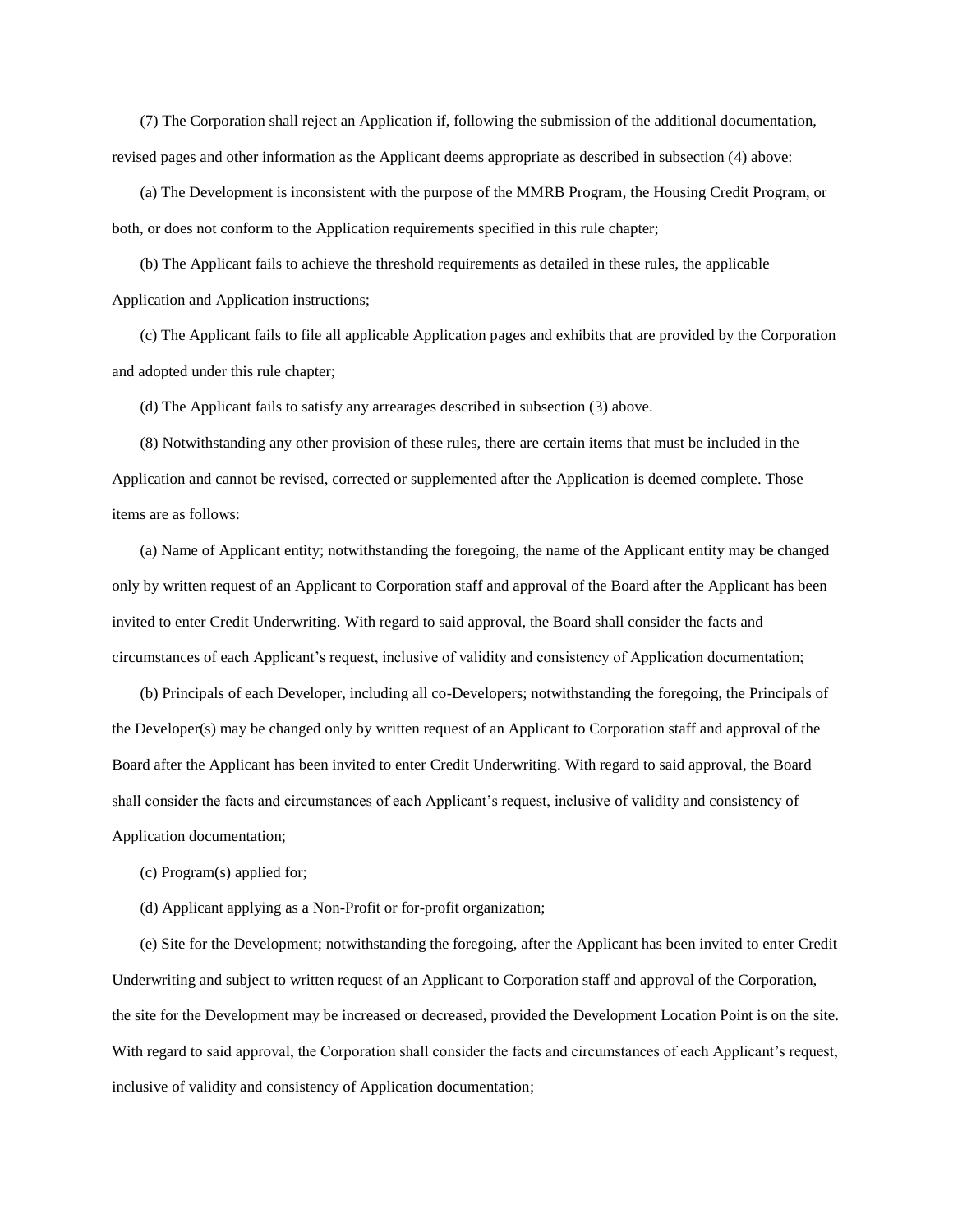(f) Development Category;

(g) Development Type;

(h) Demographic Commitment;

(i) Total number of units; notwithstanding the foregoing, the total number of units may be increased after the Applicant has been invited to enter Credit Underwriting, subject to written request of an Applicant to Corporation staff and approval of the Corporation. With regard to said approval, the Corporation shall consider the facts and circumstances, inclusive of each Applicant's request, in evaluating whether the changes made are prejudicial to the Development or to the market to be served by the Development;

(j) The Total Set-Aside Percentage as stated in the last row of the total set-aside breakdown chart for the program(s) applied for in the Set-Aside Commitment section of the Application; notwithstanding the foregoing, the Total Set-Aside Percentage may be increased after the Applicant has been invited to enter Credit Underwriting, subject to written request of an Applicant to Corporation staff and approval of the Corporation. With regard to said approval, the Corporation shall consider the facts and circumstances, inclusive of each Applicant's request, in evaluating whether the changes made are prejudicial to the Development or to the market to be served by the Development;

(k) Submission of one original hard copy with the required number of photocopies of the Application by the applicable Application submission deadline, as outlined in the Non-Competitive Application instructions;

(l) Payment of the required Application fee and, if applicable, the TEFRA fee at submission of the Application;

(m) The Application labeled "Original Hard Copy" must include a properly completed Applicant Certification reflecting an original signature.

All other items may be submitted as cures pursuant to subsection (4) above.

(9) A Development will be withdrawn from funding and any outstanding commitments for funds will be rescinded if at any time the Board of Directors determines that the Applicant's Development or Development team is no longer the Development or Development team described in the Application or to the Credit Underwriter, and the changes made are prejudicial to the Development or to the market to be served by the Development.

(10) If an Applicant or Developer or any Principal, Affiliate or Financial Beneficiary of an Applicant or a Developer has any existing Developments participating in any Corporation programs that remain in non-compliance with the Internal Revenue Code, Title 67, F.A.C., or applicable loan documents, and any applicable cure period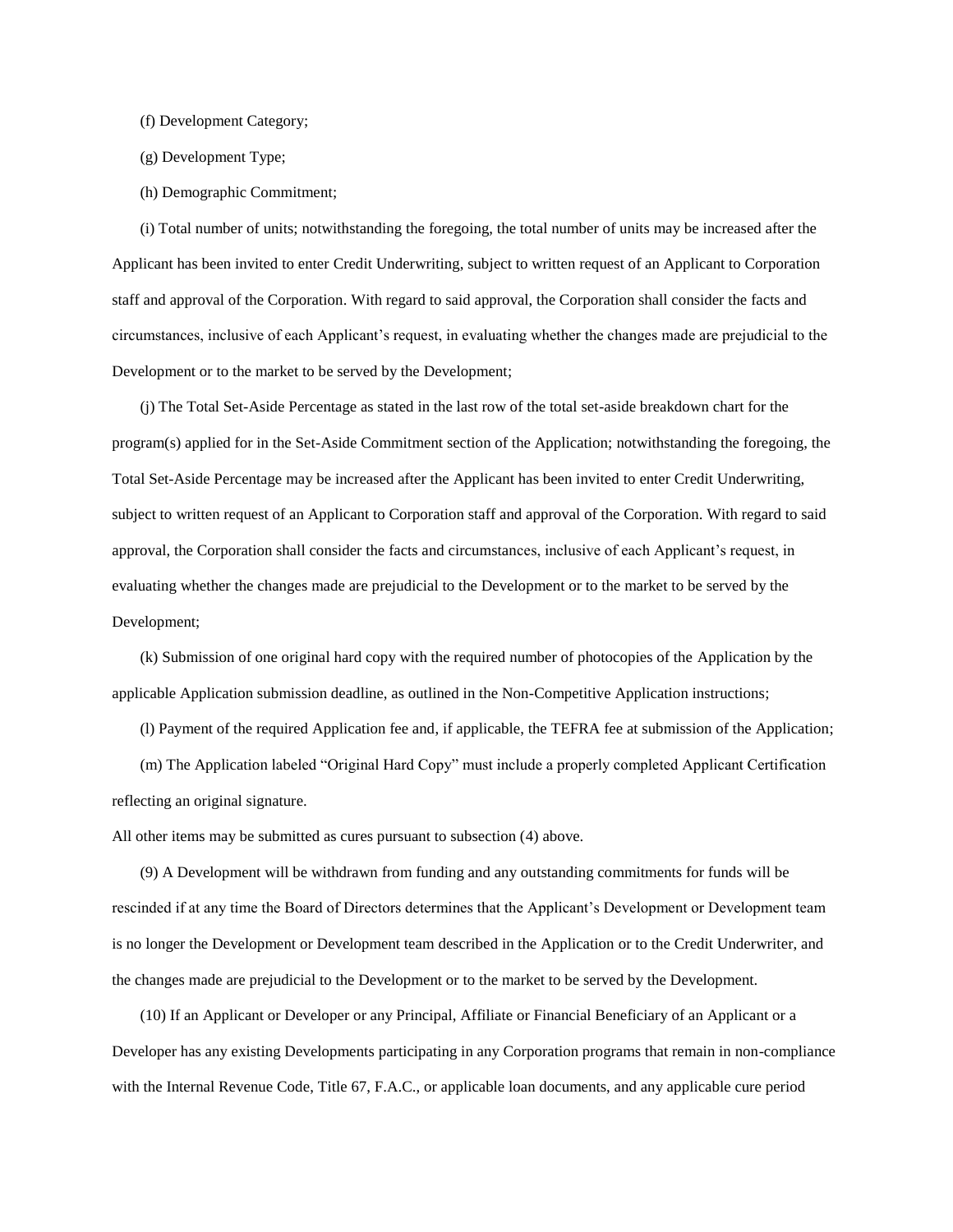granted for correcting such non-compliance has ended as of the time of submission of the Application or at the time of issuance of a Credit Underwriting Report, the requested allocation will, upon a determination by the Board of Directors that such non-compliance substantially increases the likelihood that such Applicant or Developer will not be able to produce quality affordable housing, be denied and the Applicant or Developer and the Affiliates of the Applicant or Developer will be prohibited from new participation in any of the Corporation's programs until such time as all of their existing Developments participating in any Corporation programs are in compliance.

(11) The withdrawal by the Applicant from any one program will be deemed by the Corporation to be a withdrawal of the Application from all programs.

(12) The name of the Development provided in the Application may not be changed or altered after submission of the Application during the history of the Development with the Corporation unless the change is requested in writing and approved in writing by the Corporation. The Corporation shall consider the facts and circumstances of each Applicant's request and any Credit Underwriting Report, if available, prior to determining whether to grant such request.

(13) For Applications requesting MMRB:

(a) The Corporation shall initiate TEFRA Hearings on the proposed Developments after Applications are submitted. Neither the TEFRA Hearing, the invitation into Credit Underwriting, nor the Acknowledgment Resolution obligate the Corporation to finance the proposed Development in any way.

(b) Upon receipt of the Credit Underwriting Report, the Corporation shall submit the Application to its IRMA for a preliminary recommendation of the method of bond sale for each Development pursuant to Rule 67-21.0045, F.A.C.

(c) The Corporation shall notify the Applicant, in writing, of the Board of Directors determination related to approval of the Credit Underwriting Report and require the Applicant to submit one-half of the good faith deposit within seven (7) Calendar Days from the receipt of such notice.

(d) Upon favorable recommendation of the Credit Underwriting Report and preliminary recommendation of the method of bond sale from the Corporation's IRMA, the Board of Directors shall designate by resolution the method of bond sale considered appropriate for financing. The Board of Directors shall consider authorizing the execution of the Loan Commitment and shall consider final Board of Directors approval reserving State Bond Allocation for a Development. Requests for Taxable Bonds shall be considered by the Board of Directors in an amount